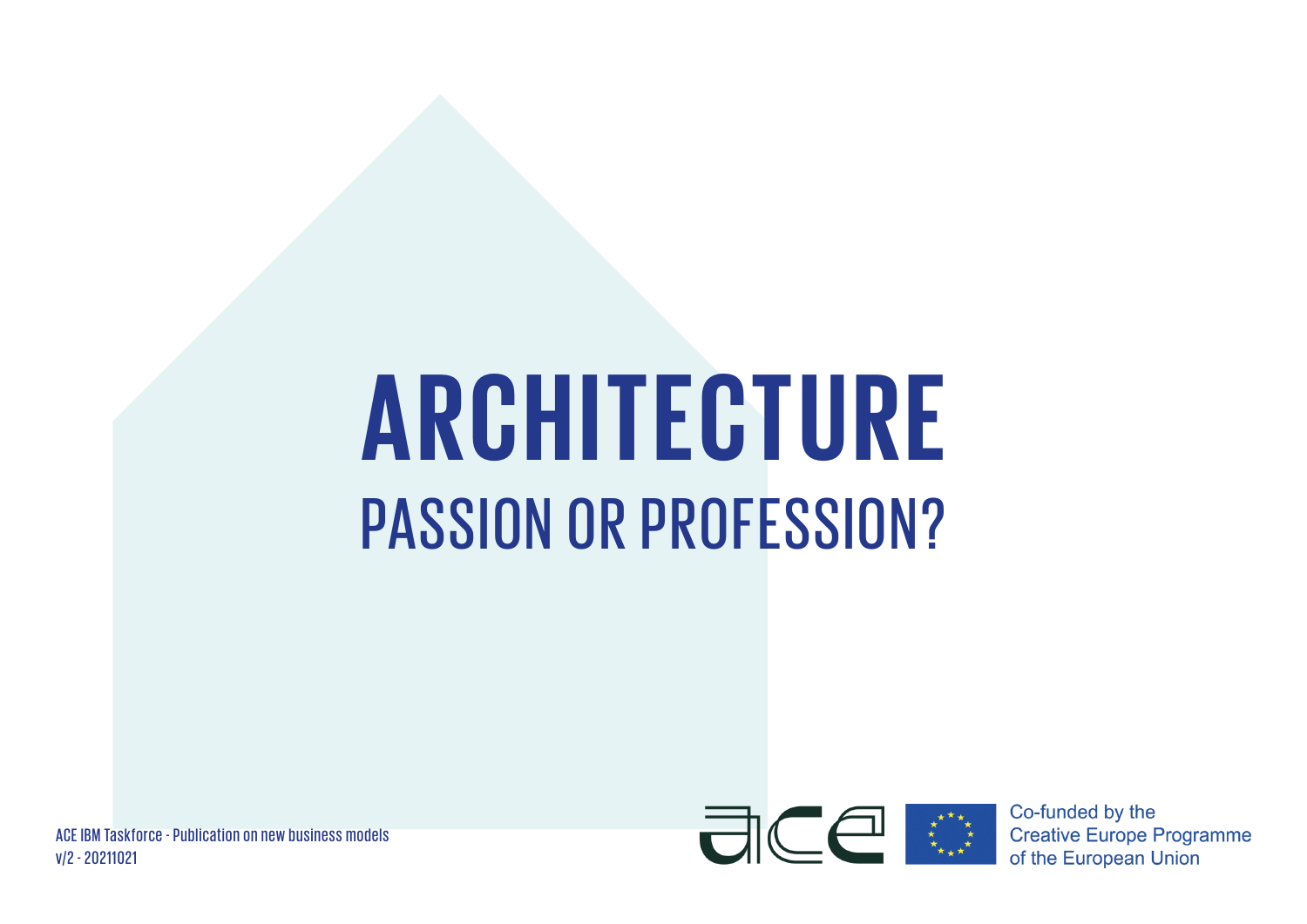## **FACTS**

#### ACCORDING TO THE 2020 ACE SECTOR STUDY:



93% of all architectural practices employ 5 people in all – or less…. 65% are sole practitioners (1 staff in all)

#### In the same Sector Study, data about the practices' turnover **show that:**

More than 90% of all practices have turnover close to/below the level required by the EU Public Procurement Directive.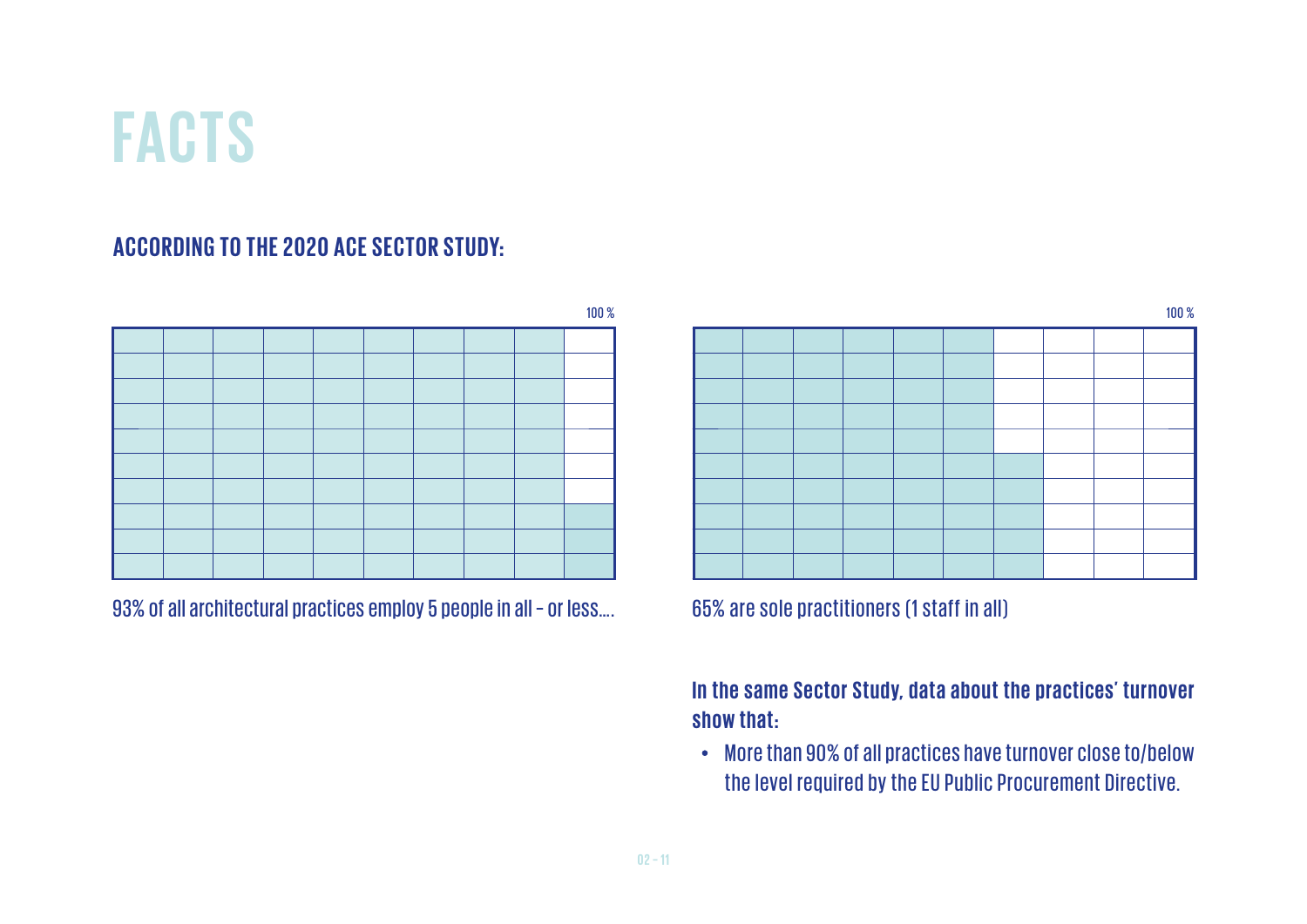#### **WHY IS THAT SIGNIFICANT?**

If all practices remain small and struggle to get a proper turnover to invest in new initiatives, e.g.; new technology or hiring new talent, the role of the architectural practices risks being diminished in the future. To get on track and make more profit you need to look at how to run a practice.

Afterall you all master the art of architecture, but do you know **how to run your practice?**

... Therefore, you need to work more **ON** your practice than **IN** your practice. Within losing sight of your passion but combining it with profession.



Your practice is the most important house you will ever design!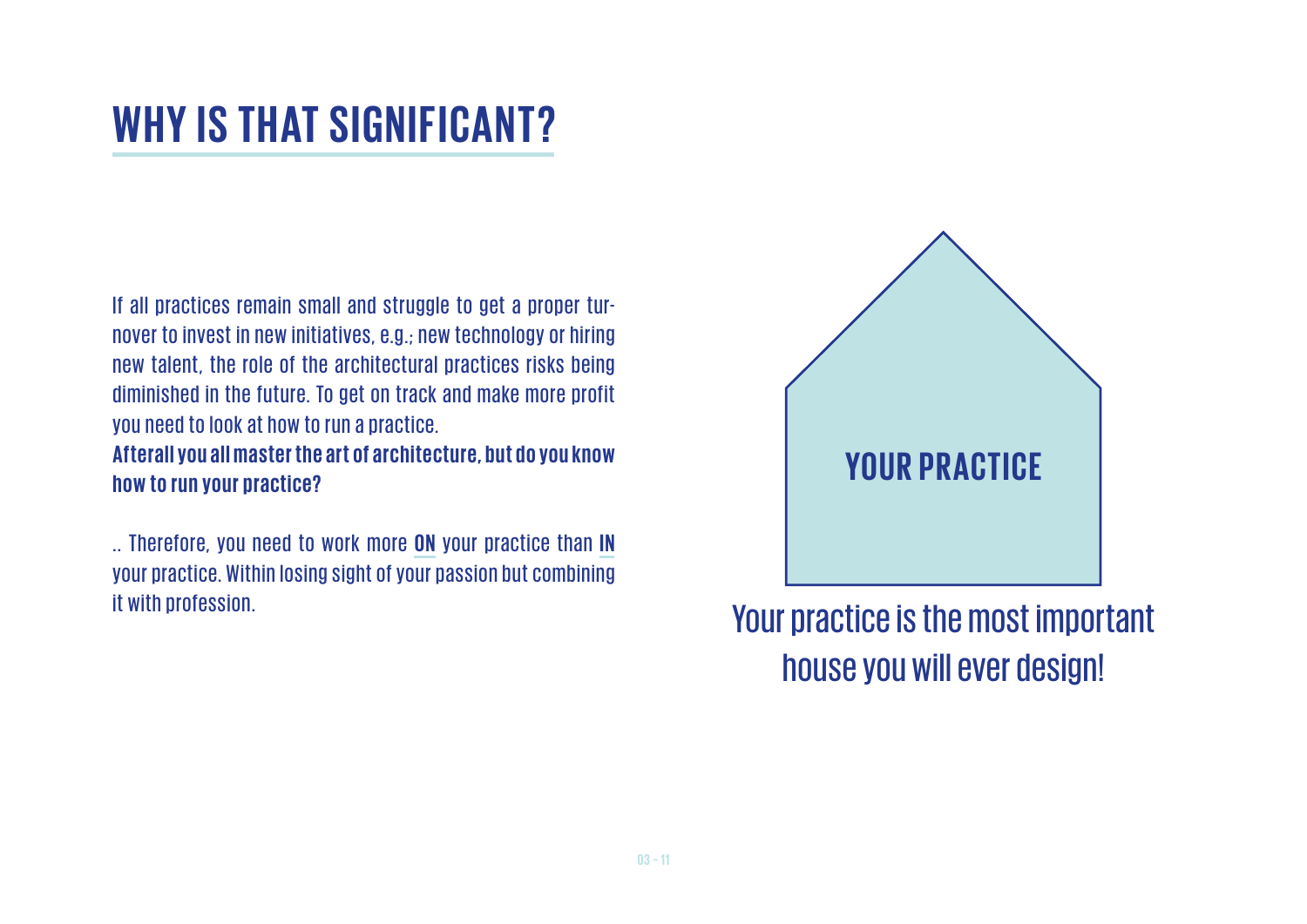### **HOW CAN PASSION BE DESCRIBED?**

Architects are driven by passion, it makes us who we are, what we do.

- **Passion** is what makes us better designers  $\bullet$
- **Passion** is what makes our designs better buildings  $\bullet$
- **Passion** is what turns construction into architecture  $\bullet$
- Our **passion** shapes the future  $\bullet$
- But… **passion** without control is an Achilles' heel!  $\bullet$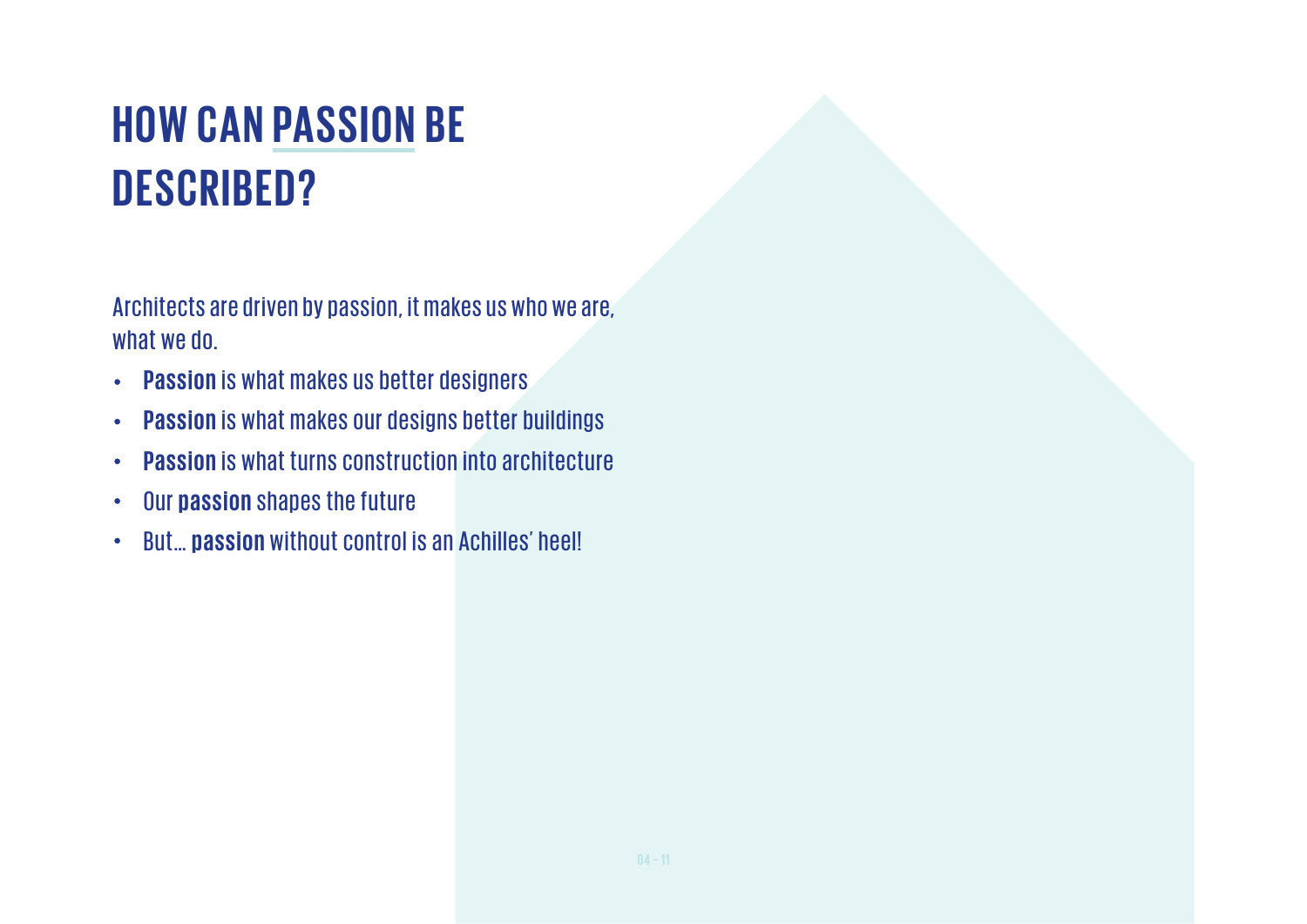### **HOW CAN PROFESSION BE DESCRIBED?**

- Being **professional** costs effort, it doesn't come as  $\bullet$ easily as passion.
- Making a **profession** out of your passion is what  $\bullet$ makes you and your income futureproof.
- **Professionalising** architectural practices will lead to  $\bullet$ a healthier and more credible sector.
- $\bullet$ A **professional** approach & network creates a broader context which clients can rely on and whichgenerates trust.
- Trust is your foundation.  $\bullet$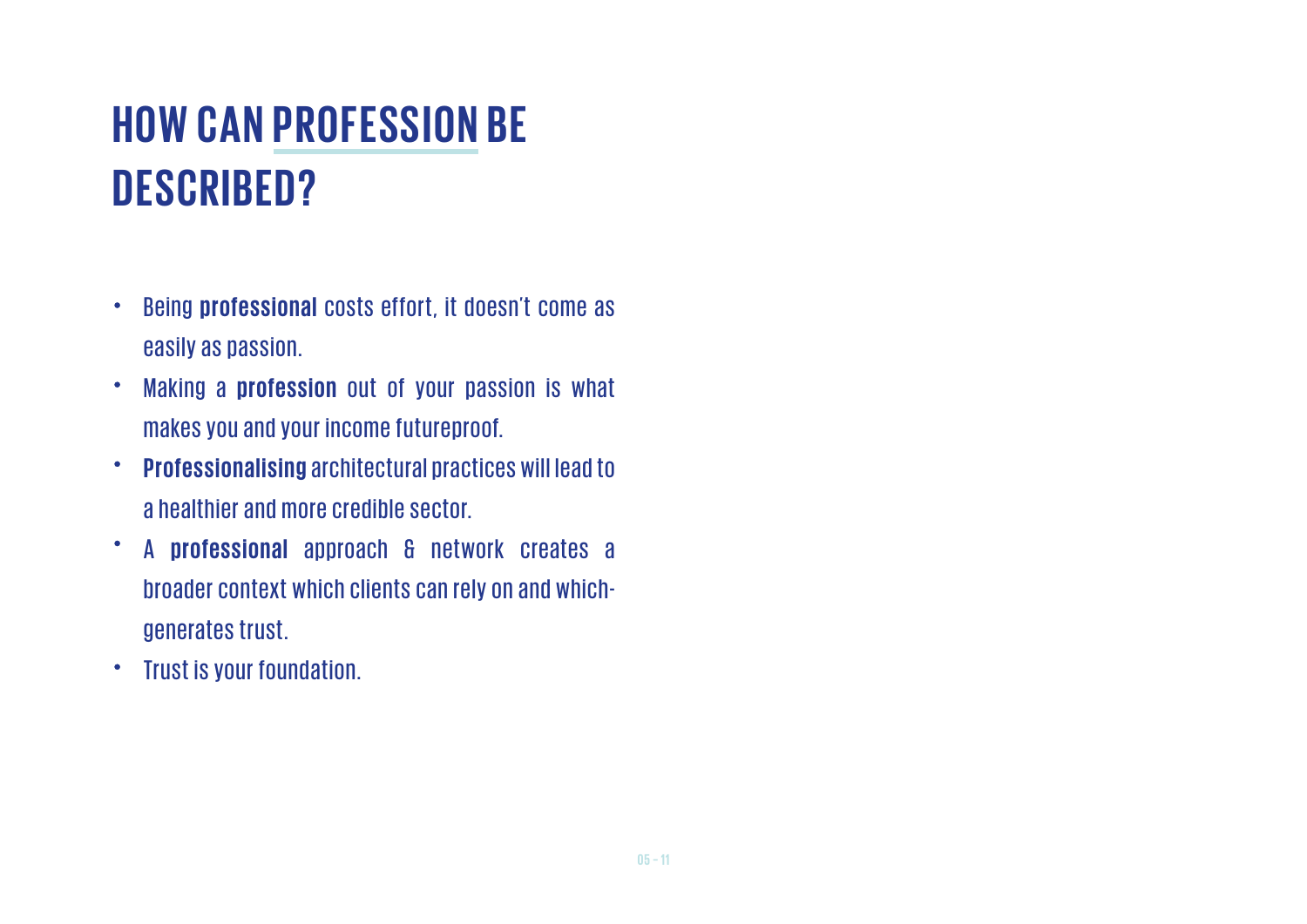### **CREATING AWARENESS ABOUT BUSINESS MODEL**

To succeed is a verb; it is built on a solid structure. Success needs its own design: your own business model.

- What do you want (to achieve)?  $\bullet$
- How do you want to realise your dreams?  $\bullet$
- Who are your clients?  $\bullet$
- C What's your unique answer to your client's question?

#### **Your questions and answers need a solid framework.**

A business model describes the way your practice creates, delivers and captures value. A framework that creates the right circumstances, the right vision, the right answers. A brief can only be met when the design is delivered within a business model. A business model is the tool to turn pain into gain. A business model is to turn passion into profession.

A business model canvas is very helpful to structure your thinking about your business model. An example of a canvas has been developed by Strategyzer. It consists of nine elements for the definition and documentation of a business model. It is a scaled down way of business planning and gives an overview of the way your practice operates.business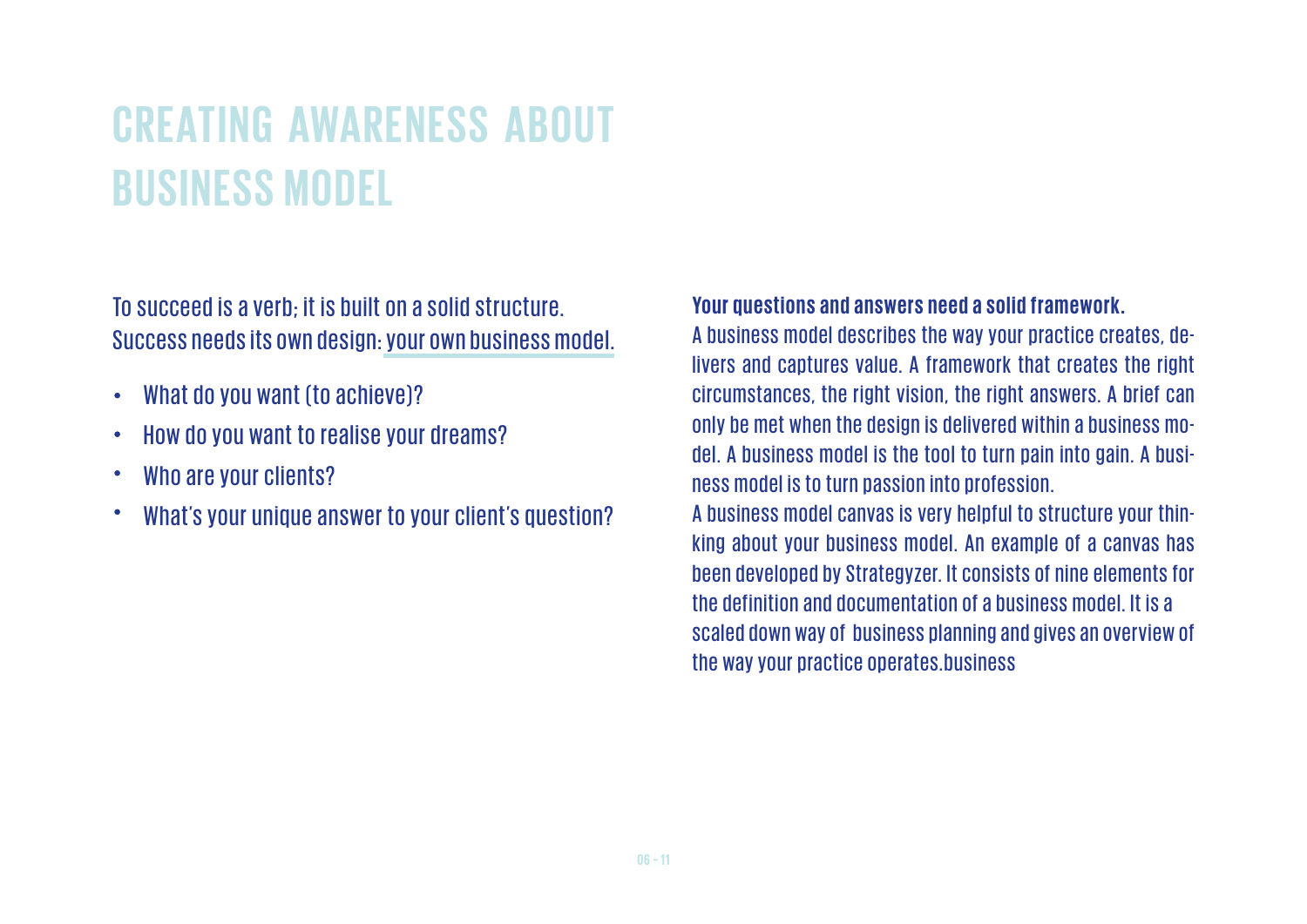#### **THE BUSINESS MODEL CANVAS**



A business plan, on the other hand, is a longer document often asked for by bankers. Here you describe your business model and your product or service idea, you introduce the founders/management team, and you also elaborate on the market, the competition, about marketing & sales and detailed financial planning.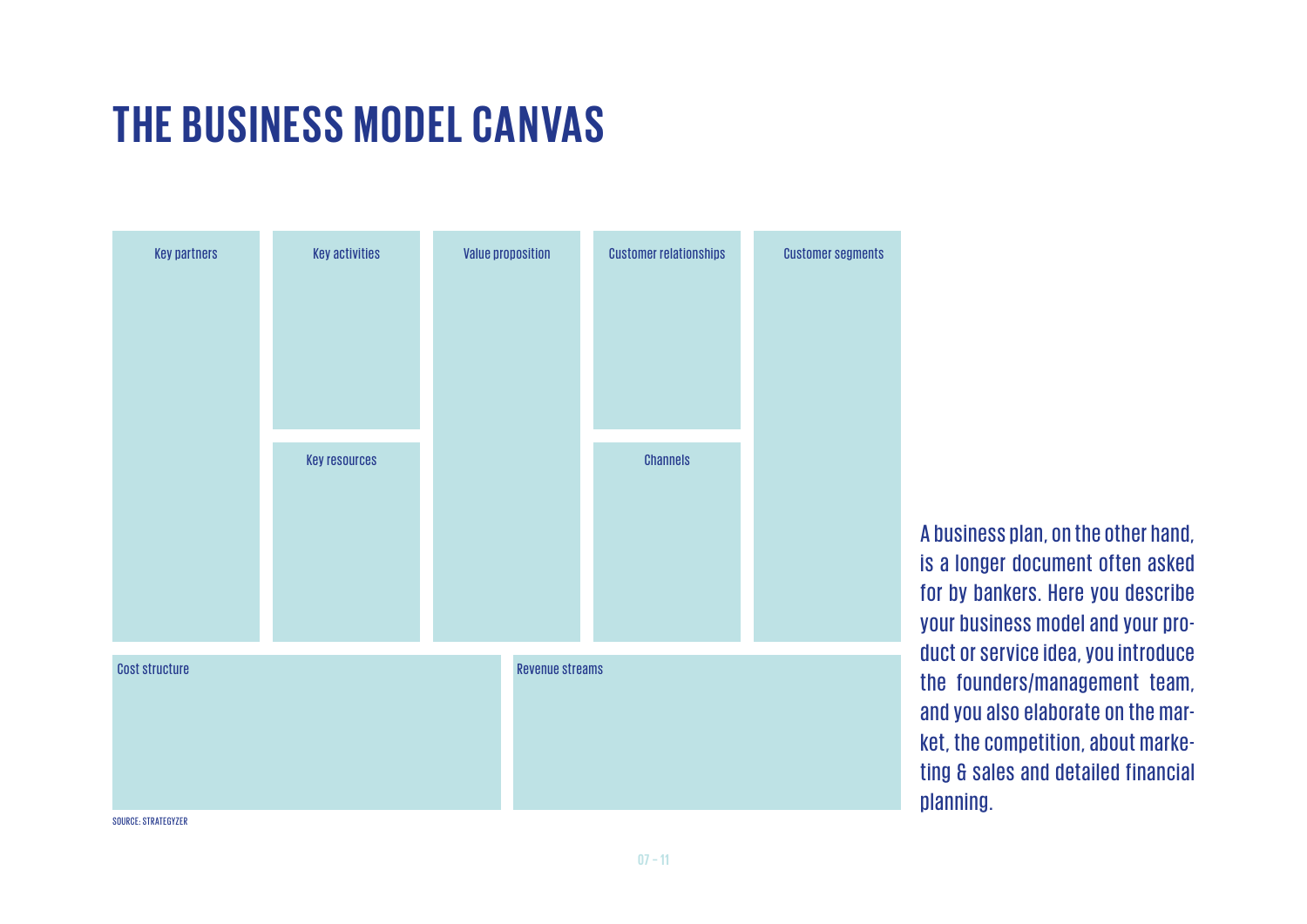# **GROWTH**

Growth on a personal as well as on a professional level should be the goal.

Your personal luck, your financial situation, your ideals, and goals… they all benefit from growth.

In a sector where 93% of architectural practices employ a maximum of five staff members growth can be realised by cooperation, by joint venture, by scaling up.

Growth - on every level - will give you the opportunity to work on your practice, instead of only in your practice.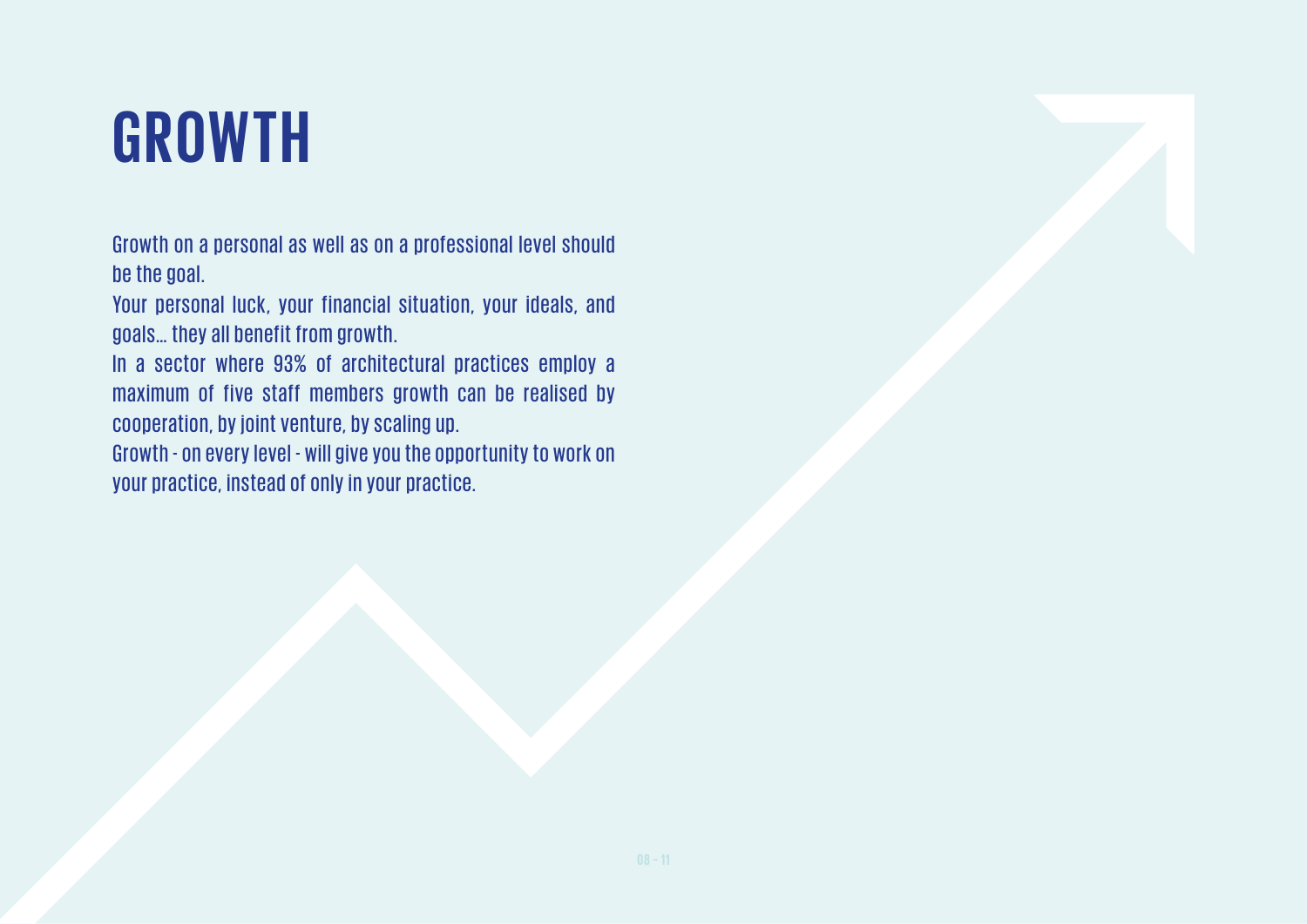#### **PASSION OR PROFESSION?**

You might want to run a little test on your own practice. Ask yourself the following question: Do you work **ON** your practice or IN your practice? And maybe your answer will look something like this:

- A) On my practice: Very good. As the practice's owner you are responsible for the strategy and development of your architectural office. In the future, when you think about retiring, it is all the more important to have worked on your practice. Because your office will have to be successful without you and with your successor. But don´t forget to stay passionate about architecture and do not turn into a pure businessperson.
- B) In my practice: you have probably built up your architectural office and you are passionate about architecture. That is very good. But don't forget that as a head of a smaller or larger architectural practice you are responsible for the strategy of your "entreprise" to generate enough projects, financial income and a good future of your practice and a strong brand. That means you probably should check if you spend enough time working on your practice and setting the right course.

There is not a single right or wrong answer. But creating awareness about how to perceive the role of your practice can hopefully lead to a solid foundation for the future. What will be your legacy for your practice?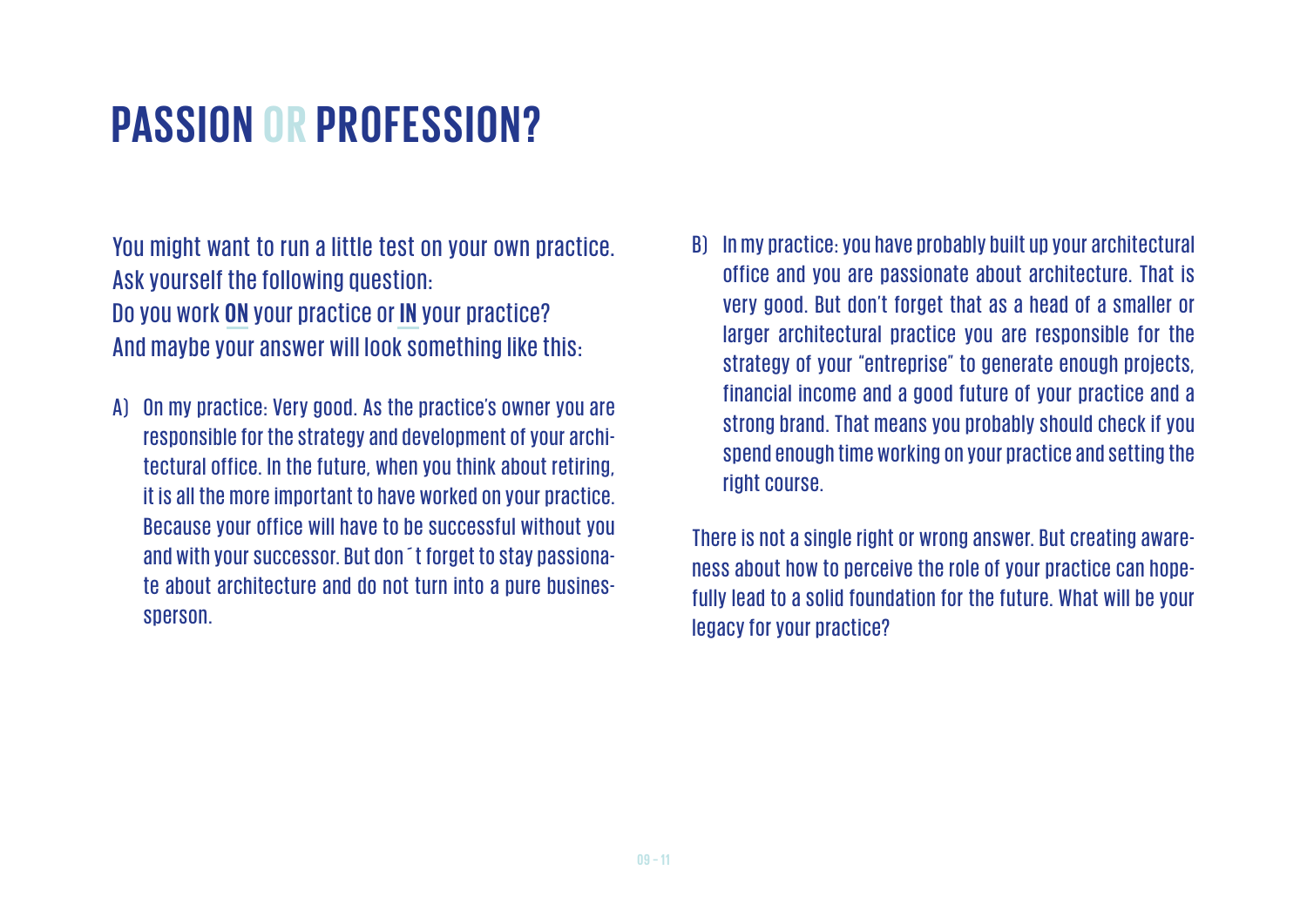The dotted square below describes the correlation between the job and the solution and is the normal way of working as an architect – it is a "simple" transaction. But how do you make sure that your practice also makes money on this transaction? You have to act as an entrepreneur, have a solid framework that makes sure that you can deliver on time AND a business model that makes sure that your client pays for your services.



#### **Looking at the figure you can say that:**

- Questions can only be answered within a sustainable / solid  $\bullet$ framework
- The brief can only be met when the design is delivered within  $\bullet$ a business model
- Work on your business instead in your business  $\bullet$
- A business model is the tool to turn pain into gain
- A business model is to turn passion into profession **engineer/architect**